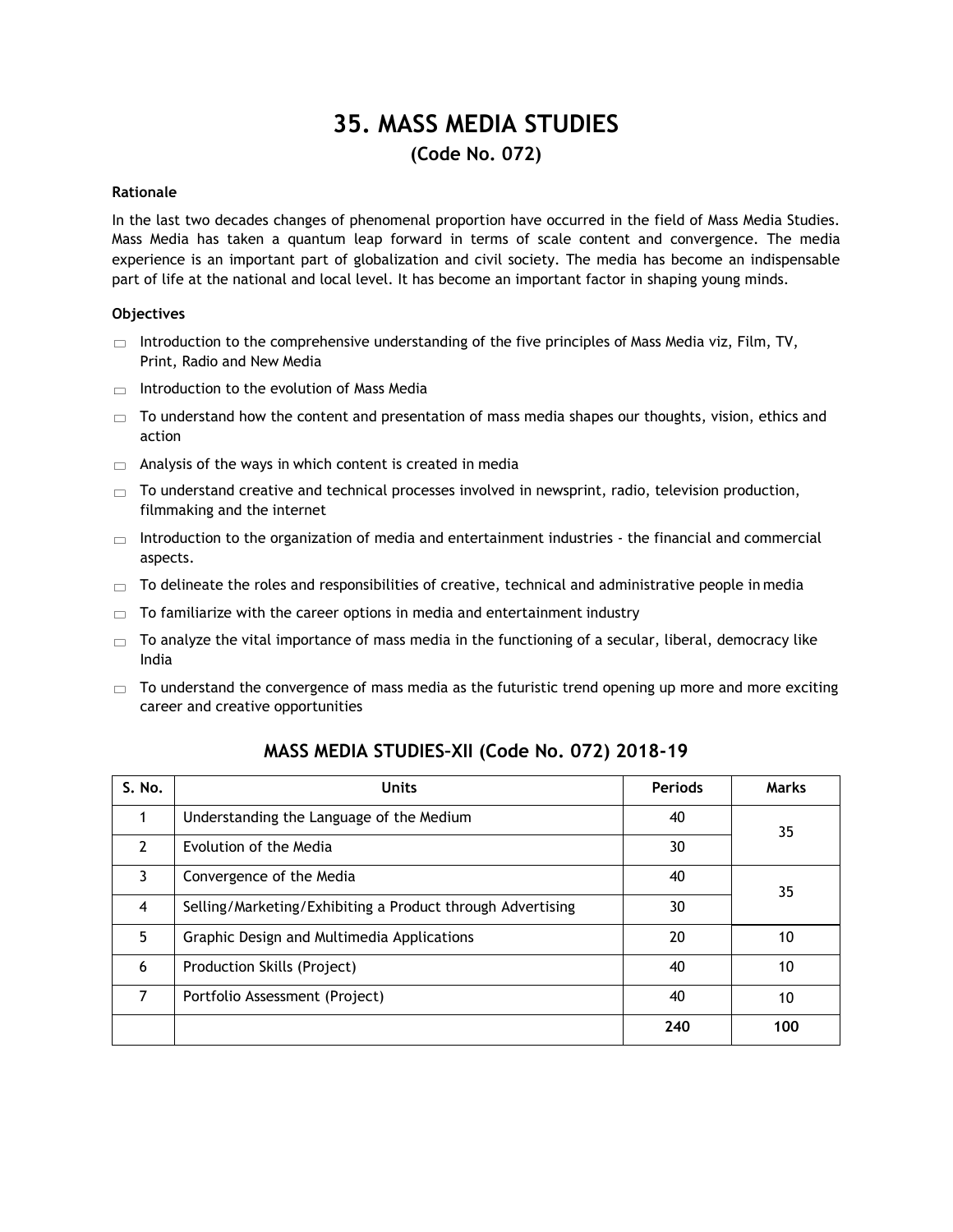# **UNIT–1: UNDERSTANDING THE LANGUAGE OF THE MEDIUM 40 Periods**

# **Chapter I: Media Literacy**

- 1. Introduction of Media Literacy
- 2. Introduction to Mass Media
- 3. Audience Theories
- 4. Media Ownership
- 5. Media Representation
- 6. Media and Violence

# **Chapter II: Aspects of Film Language**

- 1. The concept of mise en scene
- 2. Film Analysis
	- $\Box$  Short film-fiction(5) Short film-nonfiction (5)

OR

 $\Box$  Feature film

# **Chapter III: Content Analysis of TV Programmes**

- The concept of a soap opera Daily soap, Weekly soap  $\Box$
- Genres of Soap Opera, primary audience of each genre  $\Box$
- The Segmented nature of the audience  $\qquad \qquad \Box$
- Gaze of the audience, concept of a flow, continuous interruption  $\Box$
- Culture of Film based programmes  $\Box$
- $\Box$  Culture of Music based programmes
- Educational TV, non-fiction on TV  $\Box$

# **Chapter IV: Content Analysis of Radio Programmes**

- News the format, the language, frequency  $\Box$
- Talks, magazine programmes-unidirectional nature, feedback with a time phase difference  $\Box$
- Dramas the unique nature of radio plays  $\Box$
- $\Box$  Interactive programmes phone in, live interaction, music, experiences, memories as content of these programmes

# **Chapter V: Content Analysis of Newspapers and Periodicals**

- **Newspapers –**
	- a) The Macro composition of a daily-various sections like the front page, edit page, sports page, business page.
	- b) The Micro composition of a daily-proportion of visual and text, language, highlighting.
- **Periodicals –**
	- a) The Macro composition of a periodical various sections like the cover page, cover story, features, columns, business page.
	- b) The Micro composition of a periodical proportion of visual and text, language, highlighting.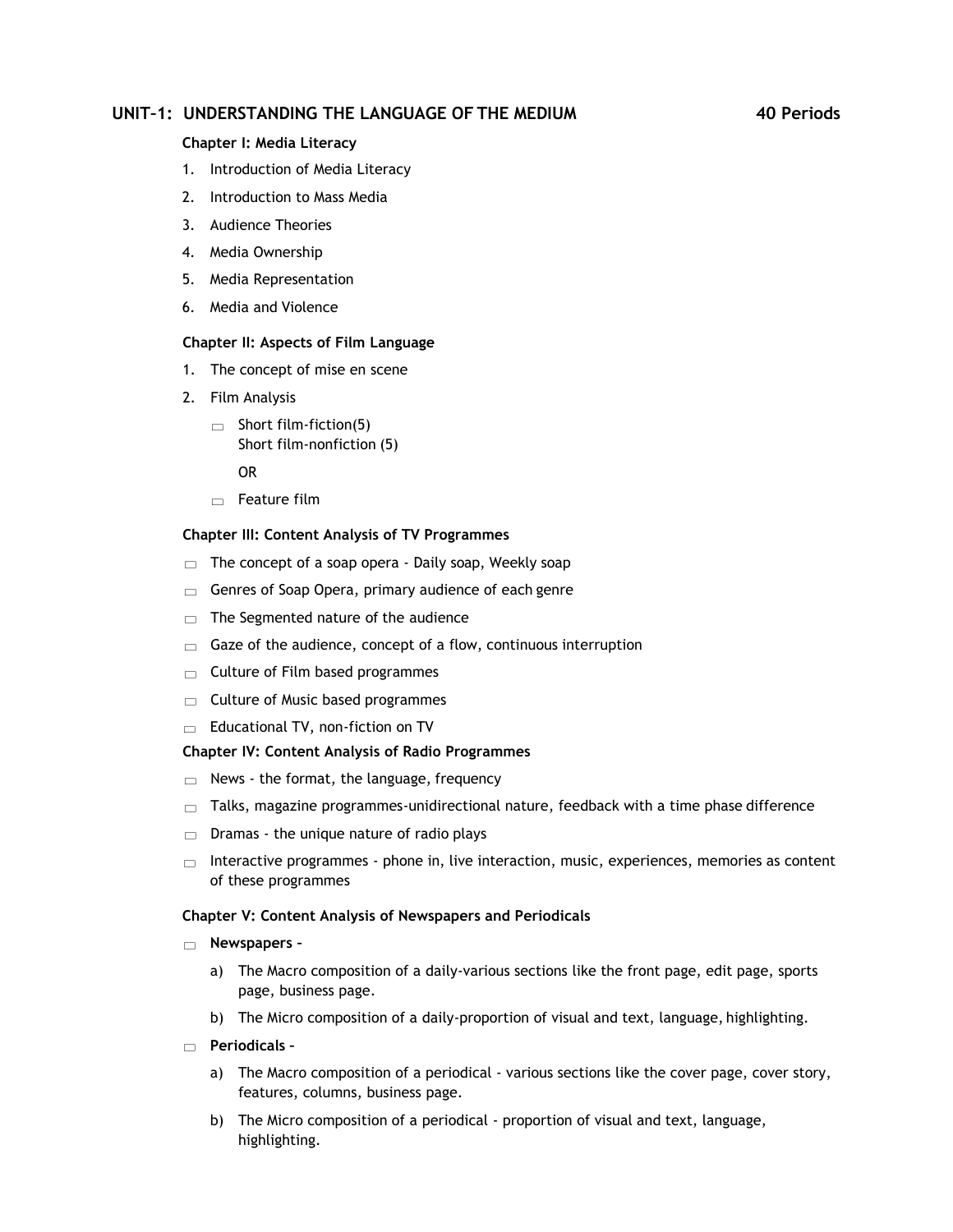# **Chapter VI: Features of the Internet**

- **E–mails -** Personal, Business Communication between Individuals and Organizations, Changing Characteristics of the same
- **Websites -** Educational sites, Entertainment sites, Information sites, Social networking sites, Business sites Blogs
- **Web Advertising -** The changing nature of communication and perception of interpersonal and social communication due to the various developing possibilities of the internet.

# **UNIT–2: EVOLUTION OF THE MEDIA (GLOBAL) 30 Periods**

### **Chapter I: The Evolution of International Cinema**

The Silent Era (1895 to 1927)

- $\Box$  Primitives and Pioneers in UK, France and USA
- Establishment of Hollywood, D.W Griffith and Slapstick comedy  $\Box$
- Expressionism in Germany  $\Box$
- $\Box$  Socialist Realism in USSR

The Sound Era (1927) to the present day, transition from black and white to colours

- $\Box$  The British, American and European documentary movement
- $\Box$  Genres in Hollywood

# **Chapter II: The Evolution - International Television**

- $\Box$  National and Trans-national Networks
- Live and Recorded Transmission  $\Box$
- Video and Cable Networks  $\Box$
- $\Box$  Satellite Communication
- $\Box$  Evolution of Fiction and Non-fiction Programmes
- Television as a part of the Internet  $\Box$

### **Chapter III: The Evolution of Print Media**

- Journalism as a 17th and 18th century phenomenon  $\Box$
- Role of Industrial Revolution in the spread of print media  $\Box$
- Local newspapers, Chain of newspapers  $\Box$
- Some features of journalism in Europe and America  $\Box$
- Online editions  $\Box$

# **Chapter IV: The Evolution of Radio**

- Technically a combination of wireless and telegraph technology  $\Box$
- Bell, Marconi, Jagdish Chandra Bose, Tesla created the possibilities of transmission  $\Box$
- From Military use to the Civil one in the 1920s  $\Box$
- Establishment of BBC in 1922, also federal Commission in USA  $\qquad \qquad \Box$
- News and commercial messages  $\Box$
- By 1940 a universal and round the clock companion $\Box$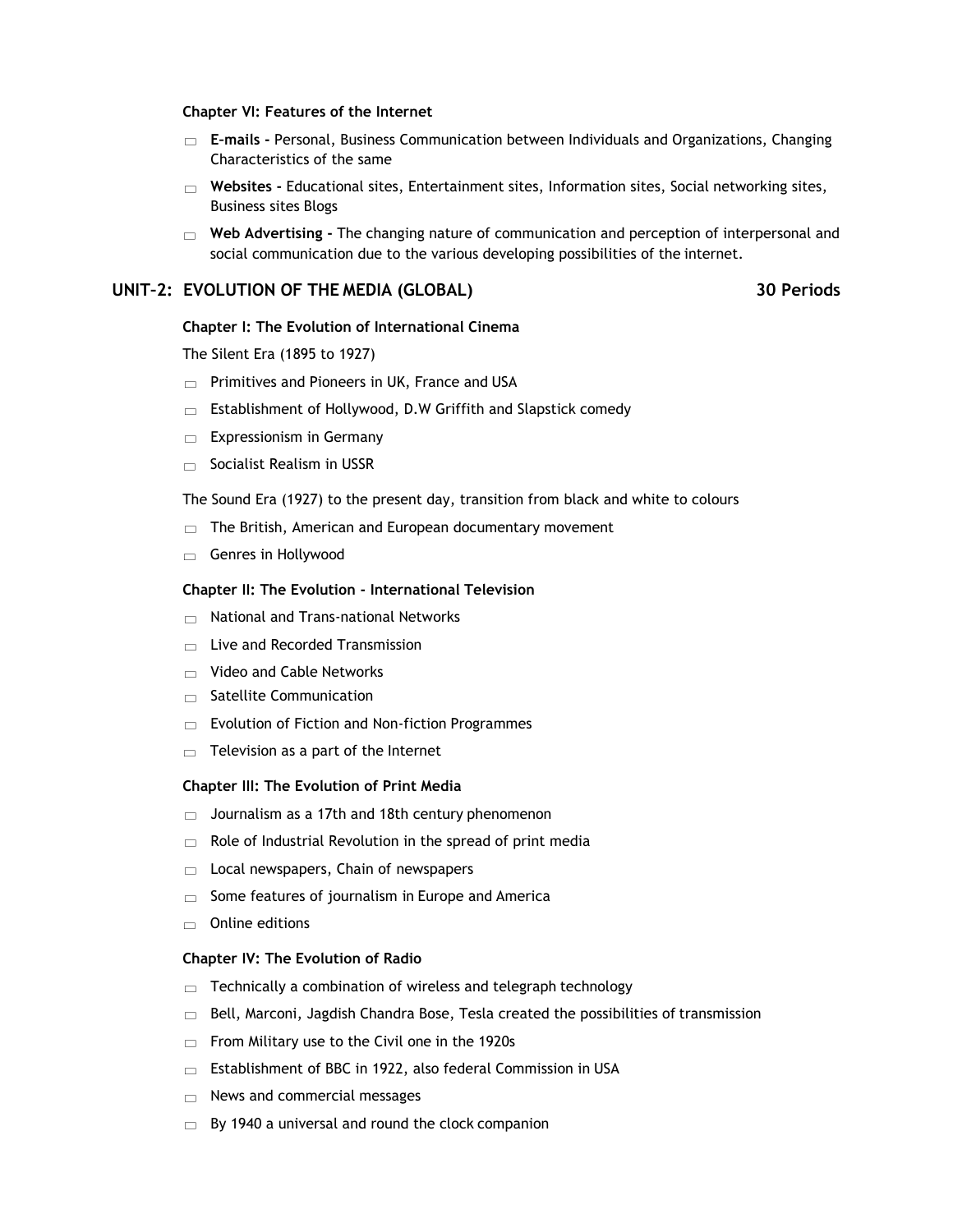- 1955 onwards the invention of the transistor making radio portable  $\Box$
- National/Regional Network: AM, FM, Stereo Broadcast  $\Box$
- Radio as a part of web communication  $\Box$

# **Chapter V: Evolution of the Internet**

- The internet becomes a reality in the 1970s  $\Box$
- Till 1991, internet is limited to the military and industrial circles and is closed to others  $\Box$
- Development of www in 1991 opens up internet  $\Box$
- The phenomenal growth after that  $\Box$

# **UNIT–3: CONVERGENCE OF THE MEDIA 40 Periods**

# **Chapter I: Independence and Inter-convertibility of Media**

- $\Box$  Nature of audio-visual signals and messages
- Optical/Electronic  $\Box$
- $\Box$  Live/Recorded
- Analogue/Digital  $\Box$
- Nature of media  $\Box$
- Print-text film-optical image  $\Box$
- Television-electronic image  $\Box$
- Radio-wireless communication  $\Box$
- Accommodation of text, sound, image into film  $\Box$
- Accommodation of film into television  $\Box$
- Internet as the meeting point of all the mass media  $\Box$

# **Chapter II: Convergence and the New Possibilities of Communication**

# **Earlier models of communication**

- Broadcasting  $\Box$
- Mass communication model of a few transmitting to a vast number of receivers  $\Box$
- Gigantic organization  $\Box$
- Huge technical infrastructure  $\Box$
- Large scale revenue  $\Box$
- The changed paradigm due to the Internet  $\Box$
- Empowering an individual to post data on the Internet  $\Box$
- Information, message in one medium triggering off activity in the others  $\Box$
- Many sources of the same information  $\Box$
- Distribution of the information between individuals on an unprecedented global scale  $\Box$
- Rapidity of opinion generation on a local, national and global scale  $\Box$
- The socio- political implications of the new information order  $\Box$
- The strengthening of democracyÞ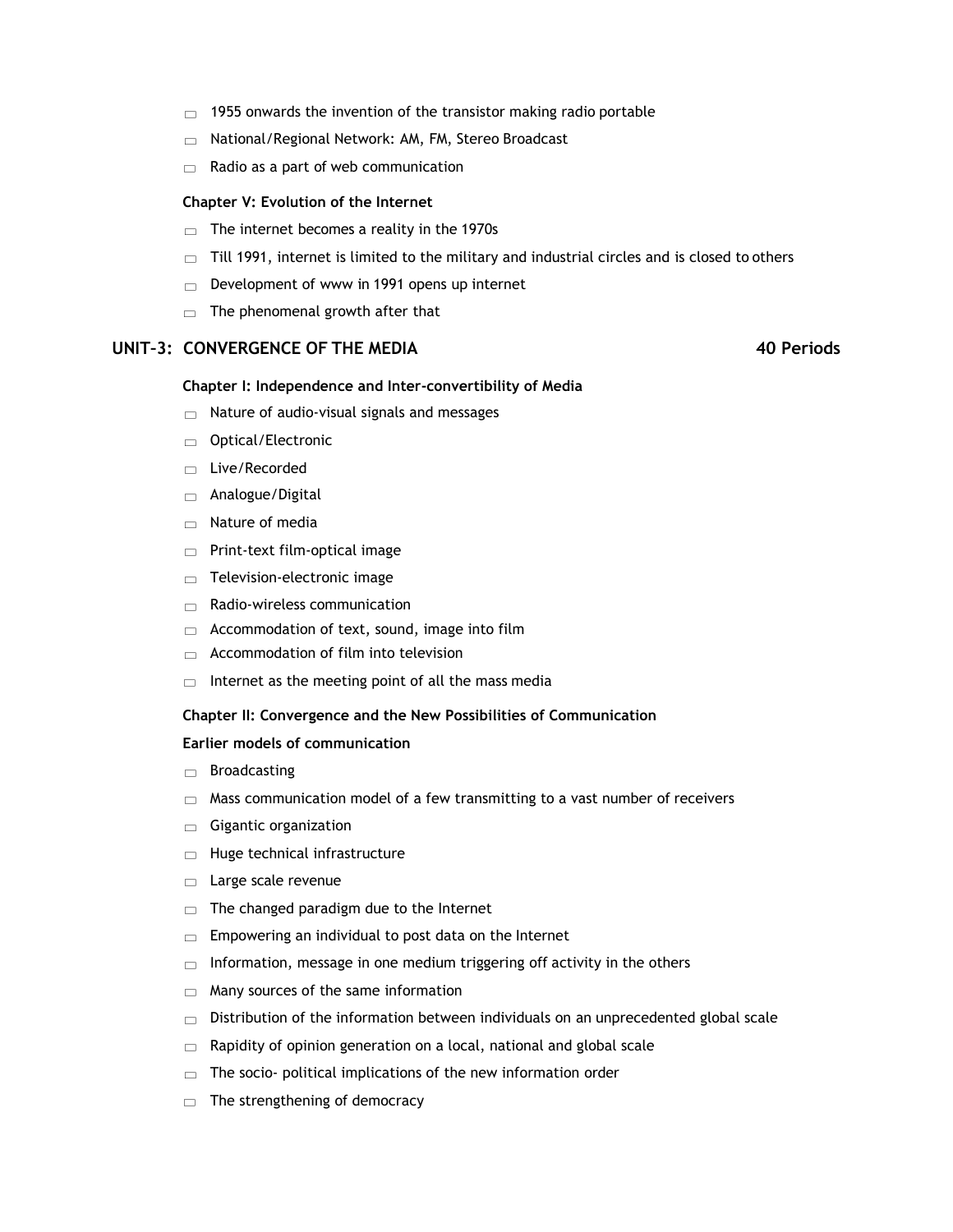# **UNIT–4: SELLING/MARKETING/EXHIBITING A PRODUCT 30 Periods THROUGH ADVERTISING**

# **The Case Study Approach**

# **Chapter I: Profile of a Product**

- $\Box$  Product specifications
- $\Box$  Targeting buyers

# **Chapter II: The task of Advertising**

- $\Box$  Promotion of product
- $\Box$  Drive sales
- $\Box$  Build a brand identity
- $\Box$  Increase the buzz

# **Chapter III: The Available Media**

- $\Box$  Print-newspapers, magazines, brochures, fliers, posters
- $\Box$ OOH-billboards, kiosks, tradeshows events
- Broadcast advertising Radio, TV, digital Internet + mobile  $\Box$
- 'In film' promos  $\Box$
- $\Box$  Celebrity endorsements
- $\Box$  Cross promotions
- $\Box$  Merchandise
- Games (Mobile and computer)  $\Box$
- Covert advertising  $\Box$

### **Chapter IV: Forms of Advertising**

- $\Box$  Product Advertising
- $\Box$  Institutional Advertising (Corporate)
- Social Service PSA
- $\Box$  Advocacy Advertising
- Comparative Advertising  $\Box$
- $\Box$  Cooperative Advertising
- Direct Mail
- $\Box$  Point of Purchase Advertising
- $\Box$  Informational Advertising

# **UNIT–5: GRAPHIC DESIGN AND MULTIMEDIA APPLICATIONS 20 Periods**

**Chapter I: Introduction to multimedia Chapter II: Text Chapter III: Still in Age Chapter IV: Video Application Chapter V: Sound**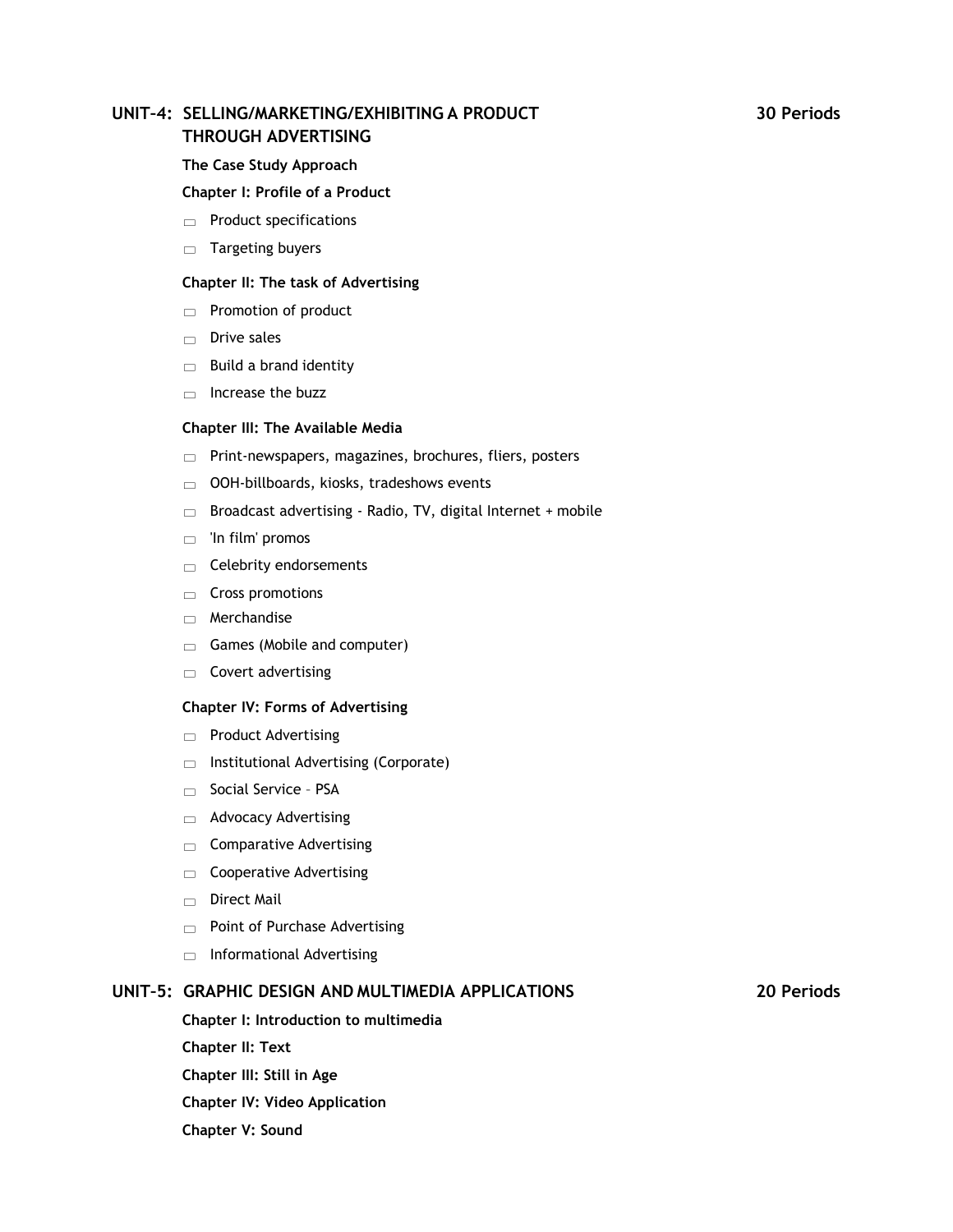# **Chapter VI: Creating a multimedia project**

# **UNIT–6: PRODUCTION SKILLS 40 Periods**

Project - Non-Fiction: Students will conceive, write, direct and edit a non-fiction film project of 3-5 minutes duration.

# **Guidelines**

In this, they will follow the film making process of going through the pre-production, production and post-production process. The idea will be submitted to the teacher first. It shall be discussed and approved. It is only after that, the student can undertake to do further research and writing of the script. The script shall be submitted along with the shooting schedule, the same will be approved by teacher and only after the clearance from the teacher will the shooting take place. Students will complete the project on video tape and submit it along as a video tape as well as in the DVD format with the docket containing all the paper work done by them.

- $\Box$  Subjects of the films should be suitable for the audience of their own age group.
- $\Box$  Social issues like Gender issues, Environmental issues, Education, Health, Livelihood, Rights on disability, Access, Road Safety, documentaries on Historical monuments, Art and Craft can be chosen. Initial research is very important with regard to pre-production and production. Students must understand and read about media ethics and understand the sensitivity of the issue concerned. Students must take up issues which they closely relate to in their everyday lives and are able to work on within their academic concerns.
- $\Box$  Themes to illustrate facets of other arts could also be chosen. Issues relating to media could also be a domain. Students must understand their roots and cultural heritage which surrounds them. It is part of what they are. This consists of not just historical monuments; it surpasses subjects like rituals, traditional medicinal practices, folklore and anecdotes from their grandparents, about the city they live in, various performing arts and more.
- $\Box$  Portraits of personalities with respect to their contribution to life may also be chosen. People who have made a difference within their community, their role models, people they look up to, those who inspire them or have encouraged them, they could be their relative, teacher, a household help or anyone known to them.
- $\Box$  Basic Handycam video cameras and basic editing software like Adobe Premier or Windows Movie maker should suffice. Technical quality is important, but technological sophistication by itself will not carry much weight, as the purpose is to judge the overall programme making ability.
- $\Box$  The preparation is as important as the product and will carry half the percentage in the total assessment of the project.
- $\Box$  The time limit of 3-5 minutes is to be strictly observed. Anything drastically more or less in duration will negatively affect the assessment.
- $\Box$  These guidelines should be very clearly explained to the students and there should be no basic doubts about the approach in their minds.

# **UNIT–7: PORTFOLIO ASSESSMENT 40 Periods**

# **PORTFOLIO ASSESSMENT AND APPRENTICESHIP**

# **Special features of Assessment**

The Portfolio will consist of a compilation of all written submissions over the duration of the course. It is the sum total of the creative work executed by the student over the year. The Portfolio will consist of all written submissions over the duration of the course. The assignments would include written project work and production output will be collected. The submission would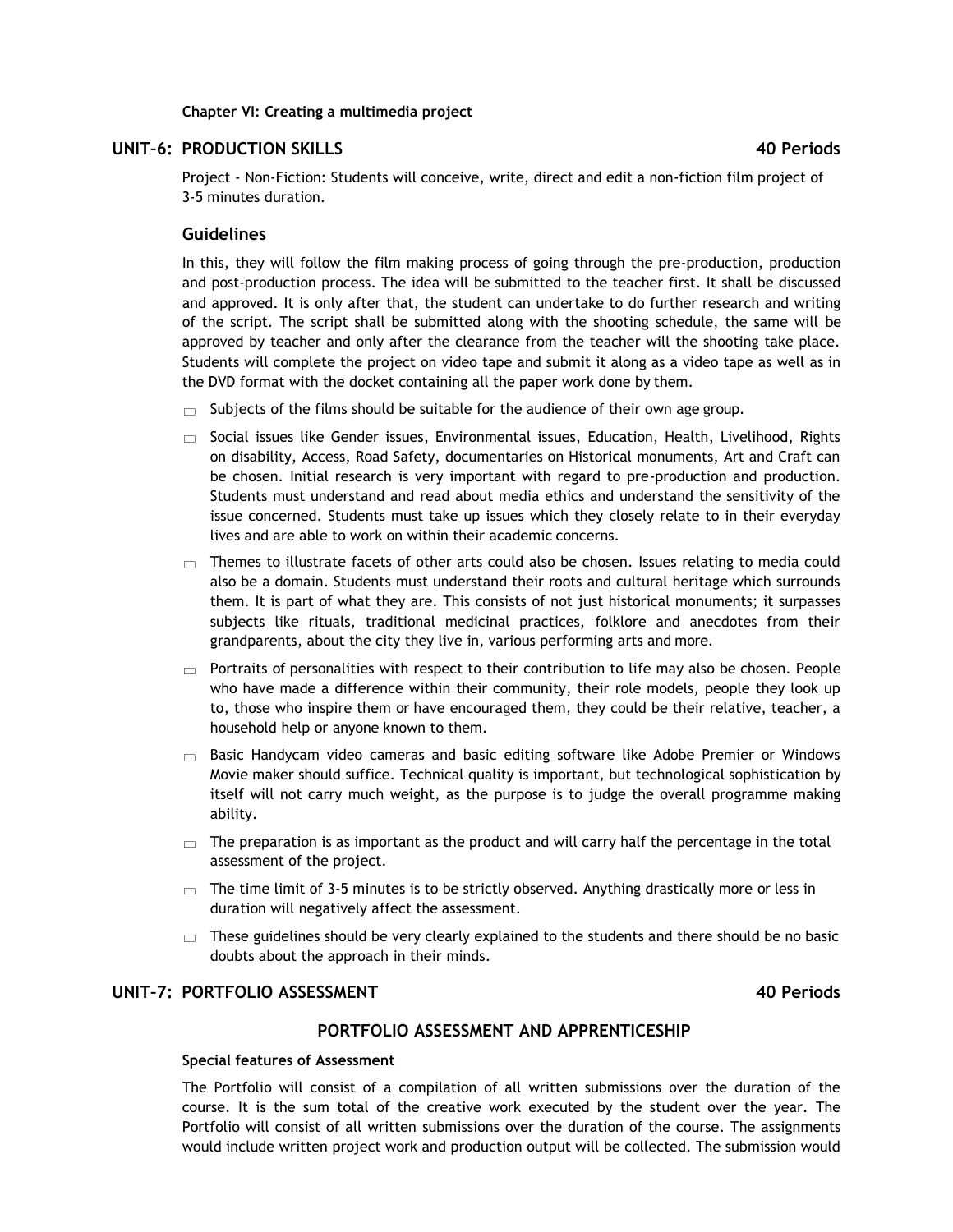include both the original and improved versions of assigned tasks reflective of gradual improvement.

### **Aims of the exercise of Portfolio are-**

- $\Box$  To create a desire in the student to go beyond the text and classroom learning
- $\Box$  To inculcate in the student the spirit of research
- To offer the scope for imaginative thinking  $\Box$
- To develop the power of interpretation  $\Box$
- $\Box$  To imbibe the notions of subjectivity and objectivity

### **Objectives of the exercise of Portfolio are –**

- $\Box$  The student begins to think independently and critically about the subject.
- $\Box$  The student learns to develop his/her own themes.
- $\Box$  The student learns to systematically gather facts and sift the data.
- $\Box$  The student learns to use the data in a coherent and logical manner.
- $\Box$  The student learns to follow one's imagination to create an original work.
- $\Box$  The student learns the difference between analyzing someone else's work and creating one's own.
- The student learns to develop distinct creative approaches to fiction and non-fiction.  $\Box$
- The student learns to conceive and execute ideas that are medium specific.  $\Box$
- The student learns to identify upon his/her own strengths and weaknesses.  $\Box$

**Assessment of the Portfolio:** The basic guideline for assessment of the Portfolio is to judge the student's individual growth along the aims and objectives stated above. Both quality and quantity of the work done cumulatively should receive equal consideration.

10 marks have been allotted for the Portfolio.

**Apprentice Program:** All students who take this course will have to mandatorily take one week intensive training at an institution which has been approved by CBSE. The week long intensive training will also have a component of project work which will be assessed by the examiners of the institution.

**Guidelines for teacher training preamble -** The subject Mass Media Studies is new and a broadspectrum one. Hence there are no specialized teachers available at the inception to teach the course. The teachers, who will have the initiative to undertake the responsibility of teaching, themselves would belong to various backgrounds. So the trainers are dealing with heterogeneous groups as far as the educational background of the members of the group are concerned. These are the factors that have been taken into account while planning the content and teaching strategy. These are not to be considered as limiting factors, but important details.

**Content:** The reader of the course would form the main reference around which the course would be structured. It will be more of participatory workshop than a lecture dominant programme.

### **Aims**

- $\Box$  To explain the basic concept and key areas of the curriculum
- $\Box$  To demonstrate the use of available resources and to create the new ones
- $\Box$  To demonstrate the various approaches such as case study, analysis, research, creation of a product from an abstract idea and more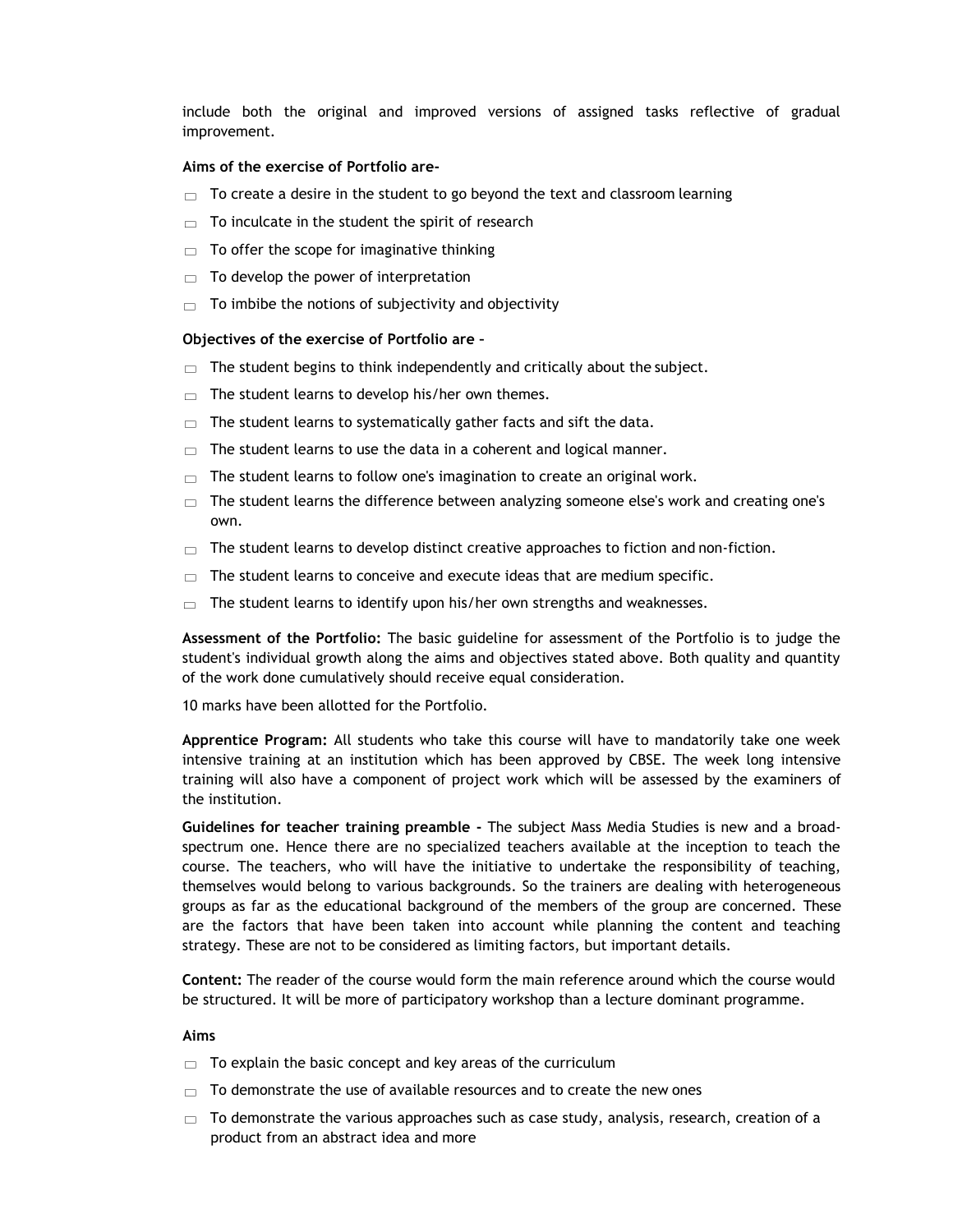- To correlate the experience of various media as different dimensions of social life  $\Box$
- To bring awareness of the fact that mass media offers scope to a variety of talents and skills  $\Box$

### **Objectives**

After the successful completion of the course the teachers should be able to:

- Understand the ideas behind each unit and their interrelationship  $\Box$
- Locate the teaching resources within the familiar areas of information  $\Box$
- Guide the students to creatively execute their ideas  $\Box$
- Make the students realize the different realities of the media  $\Box$
- Develop a comprehensive perspective on mass media  $\Box$
- Induce the students to think positively about choosing a career in mass media  $\Box$

### **Infrastructure Requirements in Schools**

Computers - an ideal ratio of 1 computer for every 5 students, with the following specifications:

- $\Box$  PCs or Macs (latest those purchased in 2014) with a minimum of 2GB RAM and 1TB HDD with core -2 processors i5/i7 processors (in the case of iMacs).
- $\Box$  Appropriate editing/sound softwares. These will be freely available softwares, which schools can select. These should be available at no cost or a minimal cost, if at all.
- $\Box$  The computers, ideally should be on a UPS or a backup power so as to not damage them in case of power failures.
- $\Box$  Handycams/Hand-held video cameras with an ideal ration of 1:10 (1 camera for every 10 students).
- $\Box$  A screening room equipped with a television set or projector and speakers for playback of video or screening images through a computer.

**Qualification for Faculty:** An M.A in Mass Communication preferably with B.Ed.